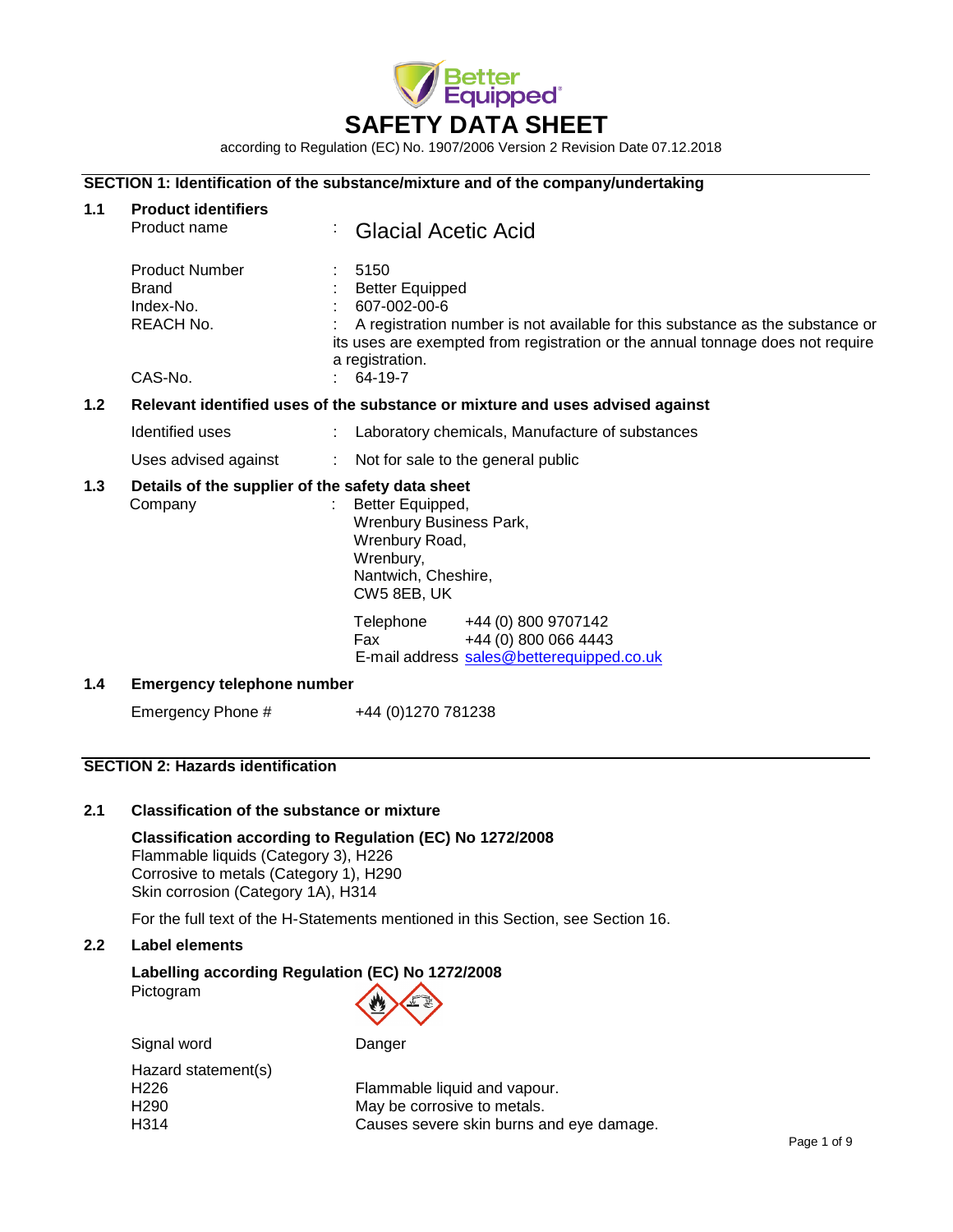

| Precautionary statement(s)               |                                                                                                                                     |
|------------------------------------------|-------------------------------------------------------------------------------------------------------------------------------------|
| P <sub>210</sub>                         | Keep away from heat, hot surfaces, sparks, open flames and other<br>ignition sources. No smoking.                                   |
| P <sub>260</sub>                         | Do not breathe dust/ fume/ gas/ mist/ vapours/ spray.                                                                               |
| P <sub>280</sub>                         | Wear protective gloves/ protective clothing/ eye protection/ face<br>protection.                                                    |
| $P303 + P361 + P353$                     | IF ON SKIN (or hair): Take off immediately all contaminated clothing.<br>Rinse skin with water/shower.                              |
| $P305 + P351 + P338$                     | IF IN EYES: Rinse cautiously with water for several minutes. Remove<br>contact lenses, if present and easy to do. Continue rinsing. |
| P370 + P378                              | In case of fire: Use dry powder or dry sand to extinguish.                                                                          |
| Supplemental Hazard<br><b>Statements</b> | none                                                                                                                                |

## **2.3 Other hazards**

This substance/mixture contains no components considered to be either persistent, bioaccumulative and toxic (PBT), or very persistent and very bioaccumulative (vPvB) at levels of 0.1% or higher.

# **SECTION 3: Composition/information on ingredients**

### **3.1 Substances**

| Molecular weight | 60.05 g/mol       |
|------------------|-------------------|
| CAS-No.          | $: 64-19-7$       |
| EC-No.           | $: 200 - 580 - 7$ |
| Index-No.        | 607-002-00-6      |

#### **Hazardous ingredients according to Regulation (EC) No 1272/2008**

| Component          |                                                           | Classification                                                   | Concentration |
|--------------------|-----------------------------------------------------------|------------------------------------------------------------------|---------------|
| <b>Acetic acid</b> |                                                           |                                                                  |               |
| CAS-No.<br>EC-No.  | 64-19-7<br>200-580-7                                      | Flam. Liq. 3; Met. Corr. 1; Skin  <br>Corr. 1A; H226, H290, H314 | $\leq$ 100 %  |
| Index-No.          | 607-002-00-6<br>Registration number 01-2119475328-30-XXXX | Concentration limits:<br>>= 90 %: Skin Corr. 1A,                 |               |
|                    |                                                           | H314; 25 - < 90 %: Skin Corr.                                    |               |
|                    |                                                           | 1B, H314; 10 - < 25 %: Skin<br>Irrit. 2, H315; 10 - < 25 %: Eye  |               |
|                    |                                                           | Irrit. 2, H319; $>=$ 50 %: Met.                                  |               |
|                    |                                                           | Corr. 1, H290; >= 90 %: Flam.<br>Liq. 3, H226;                   |               |

For the full text of the H-Statements mentioned in this Section, see Section 16.

# **SECTION 4: First aid measures**

#### **4.1 Description of first aid measures**

#### **General advice**

Consult a physician. Show this safety data sheet to the doctor in attendance.

#### **If inhaled**

If breathed in, move person into fresh air. If not breathing, give artificial respiration. Consult a physician.

#### **In case of skin contact**

Take off contaminated clothing and shoes immediately. Wash off with soap and plenty of water. Consult a physician.

### **In case of eye contact**

Rinse thoroughly with plenty of water for at least 15 minutes and consult a physician.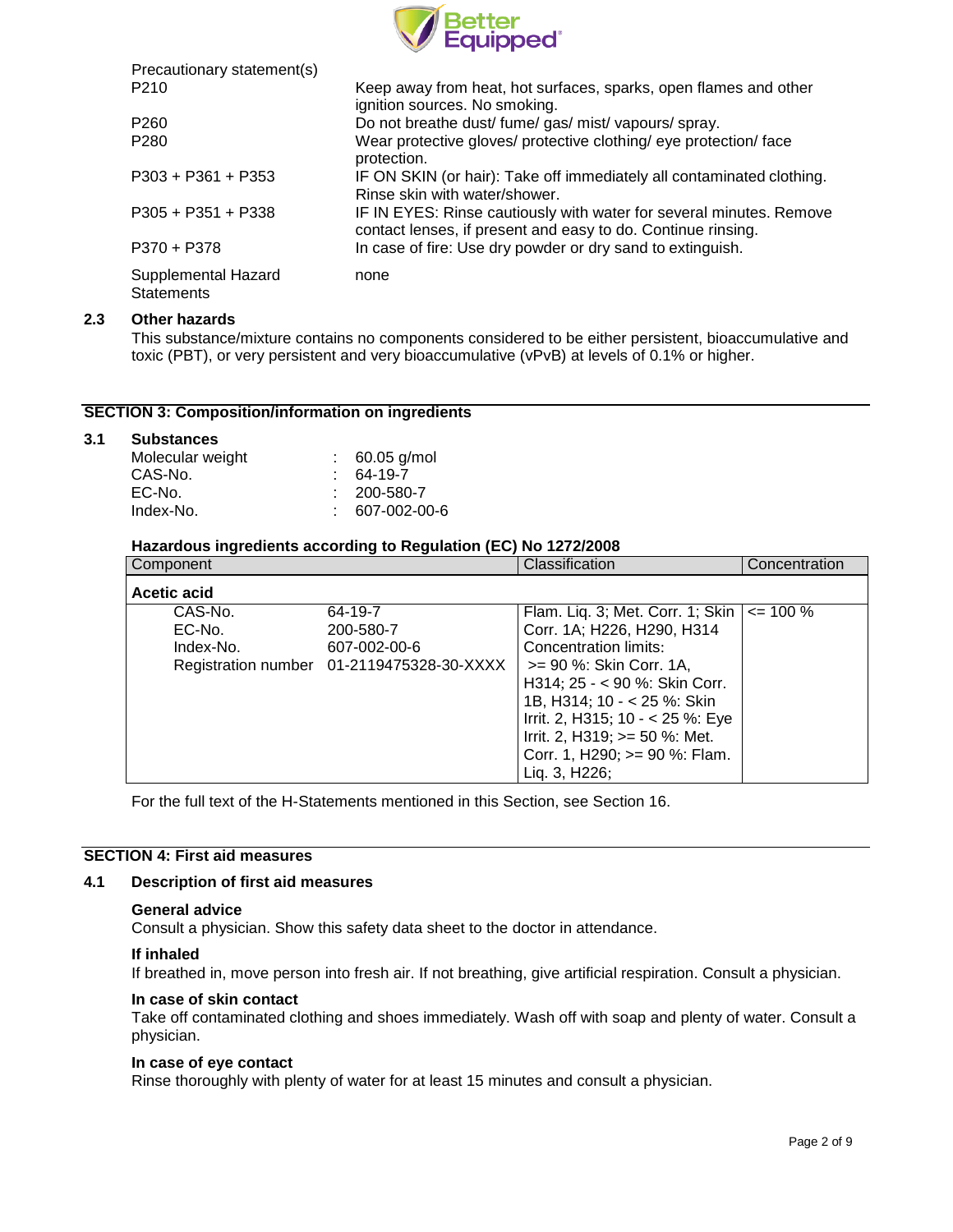

# **If swallowed**

Do NOT induce vomiting. Never give anything by mouth to an unconscious person. Rinse mouth with water. Consult a physician.

# **4.2 Most important symptoms and effects, both acute and delayed**

The most important known symptoms and effects are described in the labelling (see section 2.2) and/or in section 11

**4.3 Indication of any immediate medical attention and special treatment needed** No data available

# **SECTION 5: Firefighting measures**

### **5.1 Extinguishing media**

# **Suitable extinguishing media** Dry powder Dry sand

**Unsuitable extinguishing media** Do NOT use water jet.

- **5.2 Special hazards arising from the substance or mixture** No data available
- **5.3 Advice for firefighters** Wear self-contained breathing apparatus for firefighting if necessary.
- **5.4 Further information** Use water spray to cool unopened containers.

#### **SECTION 6: Accidental release measures**

# **6.1 Personal precautions, protective equipment and emergency procedures - 6.1.1 For non-emergency personnel**

Wear respiratory protection. Avoid breathing vapours, mist or gas. Ensure adequate ventilation. Remove all sources of ignition. Evacuate personnel to safe areas. Beware of vapours accumulating to form explosive concentrations. Vapours can accumulate in low areas.

## **- 6.1.2 For emergency responders**

Wear respiratory protection. Avoid breathing vapours, mist or gas. Ensure adequate ventilation. Remove all sources of ignition. Evacuate personnel to safe areas. Beware of vapours accumulating to form explosive concentrations. Vapours can accumulate in low areas.

For personal protection see section 8.

### **6.2 Environmental precautions**

Prevent further leakage or spillage if safe to do so. Do not let product enter drains.

# **6.3 Methods and materials for containment and cleaning up**

Contain spillage, and then collect with non-combustible absorbent material, (e.g. sand, earth, diatomaceous earth, vermiculite) and place in container for disposal according to local / national regulations (see section 13).

#### **6.4 Reference to other sections**

For disposal see section 13.

## **SECTION 7: Handling and storage**

# **7.1 Precautions for safe handling**

Avoid inhalation of vapour or mist. Keep away from sources of ignition - No smoking.Take measures to prevent the build up of electrostatic charge.

7.1.2 Advice on general occupational hygiene:

<sup>-</sup> No smoking.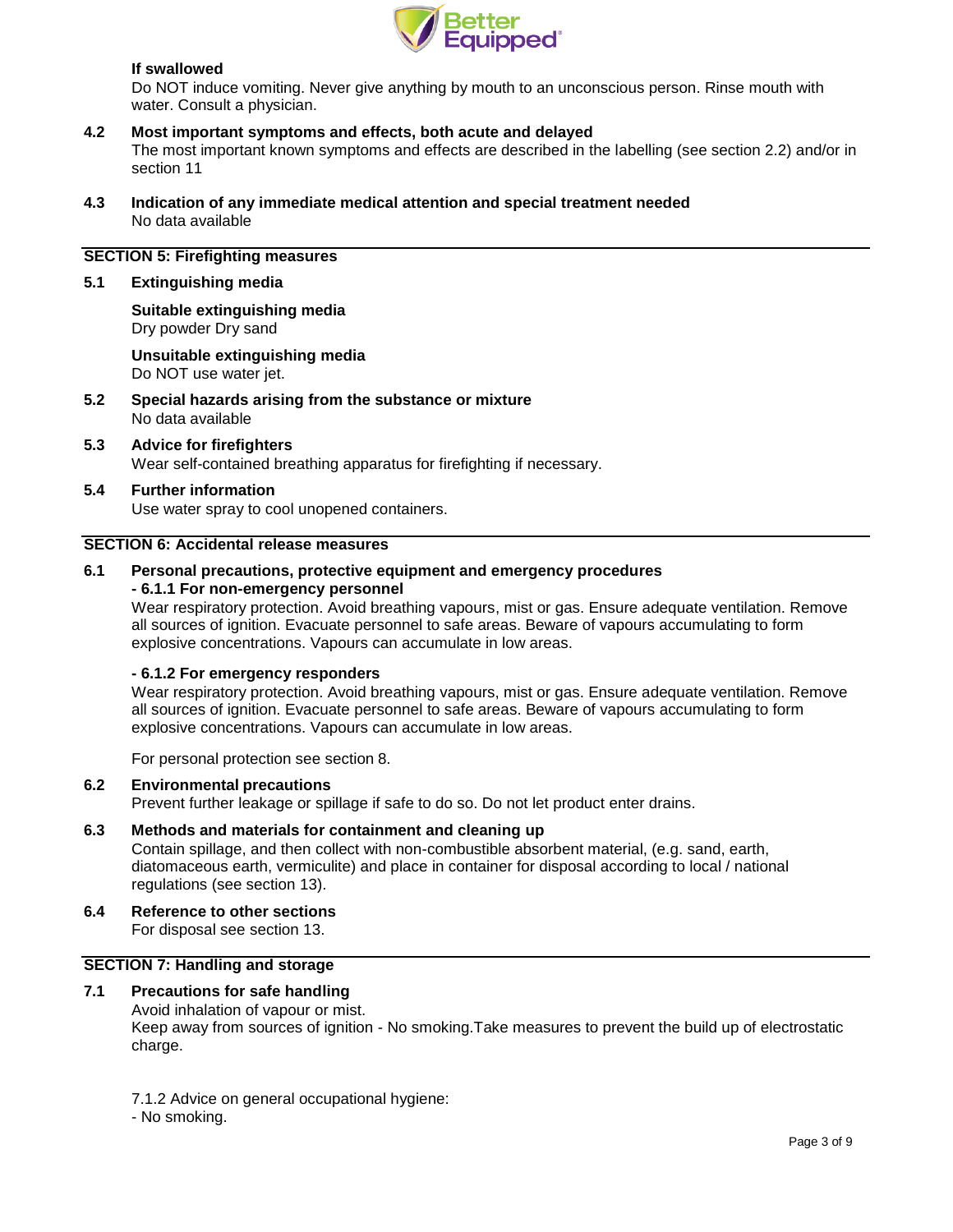

- Do not eat or drink.
- Wash hands after use.
- Remove contaminated clothing

For precautions see section 2.2.

# **7.2 Conditions for safe storage, including any incompatibilities**

Keep container tightly closed in a dry and well-ventilated place. Containers which are opened must be carefully resealed and kept upright to prevent leakage. Store in cool place.

Store at Room Temperature.

# **7.3 Specific end use(s)**

Apart from the uses mentioned in section 1.2 no other specific uses are stipulated

## **SECTION 8: Exposure controls/personal protection**

## **8.1 Control parameters**

## **Components with workplace control parameters**

| Component   | CAS-No. | ValueForm   | Control                                 | <b>Basis</b>                                                         |
|-------------|---------|-------------|-----------------------------------------|----------------------------------------------------------------------|
|             |         | of exposure | parameters                              |                                                                      |
| Acetic acid | 64-19-7 | TWA         | 10 ppm                                  | Europe. Commission Directive                                         |
|             |         |             | 25 mg/m3                                | 91/322/EEC on establishing                                           |
|             |         |             |                                         | indicative limit values                                              |
|             | Remarks | Indicative  |                                         |                                                                      |
|             |         |             |                                         | In the Annex to Directive 91/322/EEC, the references to acetic acid, |
|             |         |             |                                         | calcium dihydroxide, lithium hydride and nitrogen monoxide are       |
|             |         |             | deleted with effect from 21 August 2018 |                                                                      |
|             |         | TWA         | 10 ppm                                  | Commission Directive (EU)                                            |
|             |         |             | 25 mg/m3                                | 2017/164 establishing a fourth list of                               |
|             |         |             |                                         | indicative occupational exposure                                     |
|             |         |             |                                         | limit values pursuant to Council                                     |
|             |         |             |                                         | Directive 98/24/EC, and amending                                     |
|             |         |             |                                         | Commission Directives 91/322/EEC,                                    |
|             |         |             |                                         | 2000/39/EC and 2009/161/EU                                           |
|             |         | Indicative  |                                         |                                                                      |
|             |         | <b>STEL</b> | 20 ppm                                  | Commission Directive (EU)                                            |
|             |         |             | 50 mg/m3                                | 2017/164 establishing a fourth list of                               |
|             |         |             |                                         | indicative occupational exposure                                     |
|             |         |             |                                         | limit values pursuant to Council                                     |
|             |         |             |                                         | Directive 98/24/EC, and amending                                     |
|             |         |             |                                         | Commission Directives 91/322/EEC,                                    |
|             |         |             |                                         | 2000/39/EC and 2009/161/EU                                           |
|             |         | Indicative  |                                         |                                                                      |

# **8.1.2 Information on currently recommended monitoring procedures**

For currently recommended monitoring procedures, see HSE series 'Methods for the Determination of Hazardous Substances' (MDHS)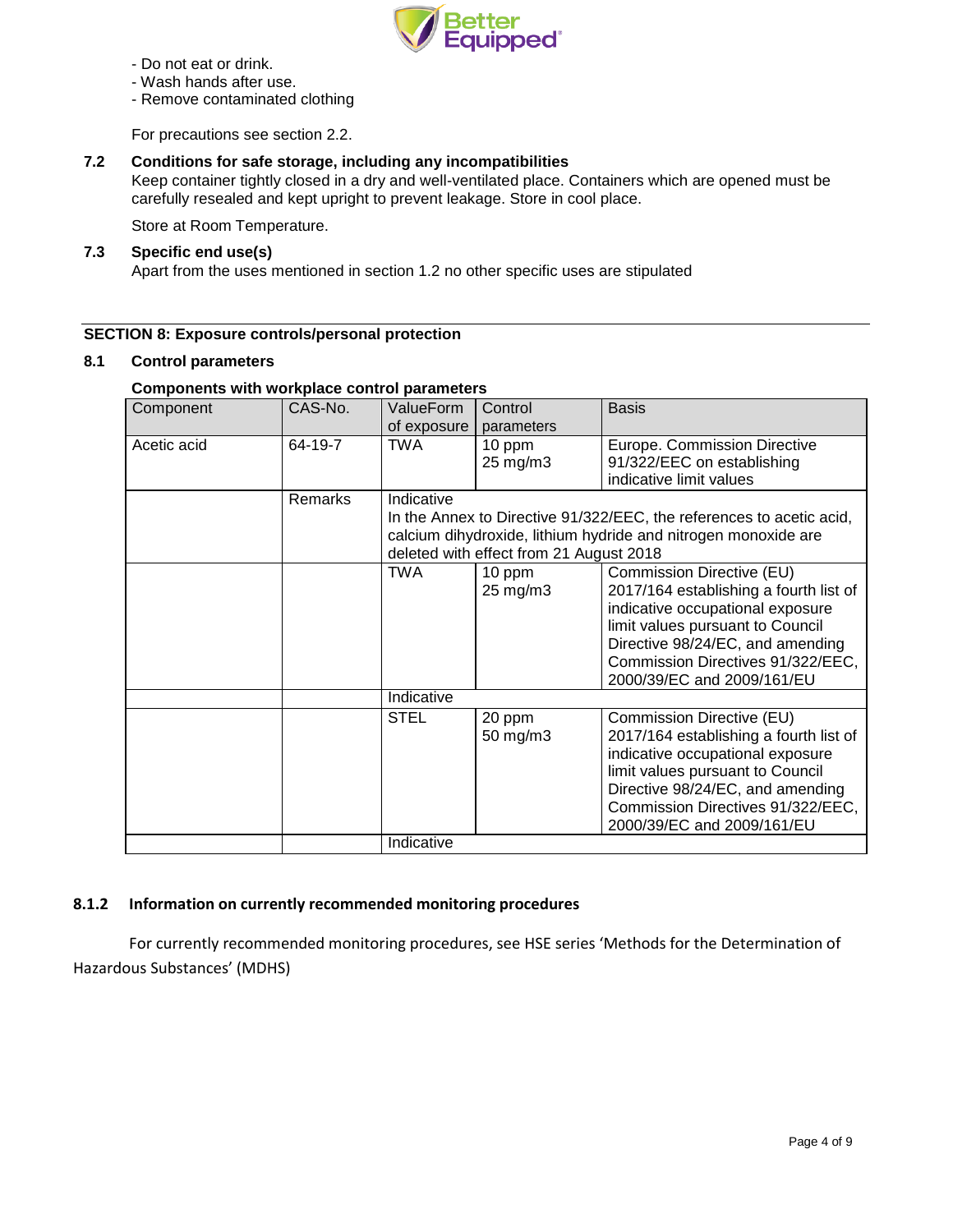

# **8.2 Exposure controls**

## **Appropriate engineering controls**

Handle in accordance with good industrial hygiene and safety practice. Wash hands before breaks and at the end of workday. Use Local exhaust ventilation (LEV).

## **Personal protective equipment**

### **Eye/face protection**

Tightly fitting safety goggles. Faceshield (8-inch minimum). Use equipment for eye protection tested and approved under appropriate government standards such as NIOSH (US) or EN 166(EU).

## **Skin protection**

Handle with gloves. Gloves must be inspected prior to use. Use proper glove removal technique (without touching glove's outer surface) to avoid skin contact with this product. Dispose of contaminated gloves after use in accordance with applicable laws and good laboratory practices. Wash and dry hands.

The selected protective gloves have to satisfy the specifications of EU Directive 89/686/EEC and the standard EN 374 derived from it.

#### **Body Protection**

Complete suit protecting against chemicals, Flame retardant antistatic protective clothing., The type of protective equipment must be selected according to the concentration and amount of the dangerous substance at the specific workplace.

#### **Respiratory protection**

Where risk assessment shows air-purifying respirators are appropriate use a full-face respirator with multi-purpose combination (US) or type ABEK (EN 14387) respirator cartridges as a backup to engineering controls. If the respirator is the sole means of protection, use a full-face supplied air

respirator. Use respirators and components tested and approved under appropriate government standards such as NIOSH (US) or CEN (EU).

#### **Control of environmental exposure**

Prevent further leakage or spillage if safe to do so. Do not let product enter drains.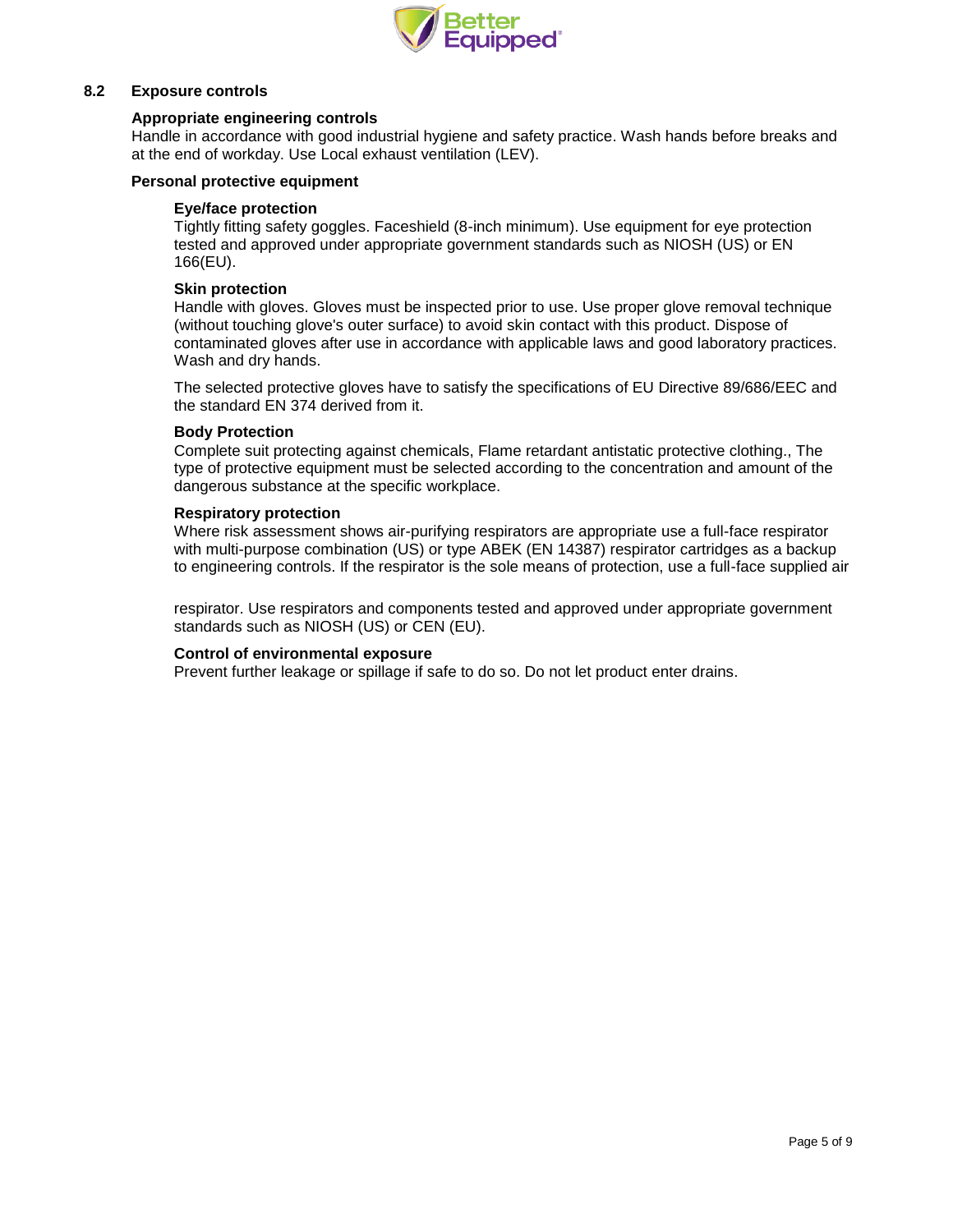

# **SECTION 9: Physical and chemical properties**

# **9.1 Information on basic physical and chemical properties**

|     | a)      | Appearance                                         | Form: liquid<br>Colour: colourless                                   |
|-----|---------|----------------------------------------------------|----------------------------------------------------------------------|
|     | b)      | Odour                                              | pungent                                                              |
|     | c)      | <b>Odour Threshold</b>                             | No data available                                                    |
|     | d)      | pH                                                 | 2.4 at 60.05 g/l                                                     |
|     | e)      | Melting point/freezing<br>point                    | 16.2 °C                                                              |
|     | f)      | Initial boiling point and<br>boiling range         | 117.0 - 118.0 °C                                                     |
|     | g)      | Flash point                                        | 40.0 °C - closed cup                                                 |
|     | h)      | Evaporation rate                                   | No data available                                                    |
|     | i)      | Flammability (solid, gas) No data available        |                                                                      |
|     | j)      | Upper/lower<br>flammability or<br>explosive limits | Upper explosion limit: 19.9 %(V)<br>Lower explosion limit: $4\%$ (V) |
|     | k)      | Vapour pressure                                    | 73.3 hPa at 50.0 °C<br>15.2 hPa at 20.0 °C                           |
|     | $\vert$ | Vapour density                                     | No data available                                                    |
|     | m)      | Relative density                                   | $1.05$ g/cm $3$                                                      |
|     | n)      | Water solubility                                   | completely miscible                                                  |
|     | O)      | Partition coefficient: n-<br>octanol/water         | log Pow: -0.17                                                       |
|     | p)      | Auto-ignition<br>temperature                       | 485.0 °C                                                             |
|     | q)      | Decomposition<br>temperature                       | No data available                                                    |
|     | r)      | Viscosity                                          | No data available                                                    |
|     | s)      | <b>Explosive properties</b>                        | No data available                                                    |
|     | t)      | Oxidizing properties                               | No data available                                                    |
| 9.2 |         | Other safety information                           |                                                                      |
|     |         | Surface tension                                    | 28.8 mN/m at 10.0 °C                                                 |
|     |         |                                                    |                                                                      |

# **SECTION 10: Stability and reactivity**

# **10.1 Reactivity** No dangerous reaction known based on the data available **10.2 Chemical stability** Stable under recommended storage conditions.

# **10.3 Possibility of hazardous reactions**

Hazardous polymerization does not occur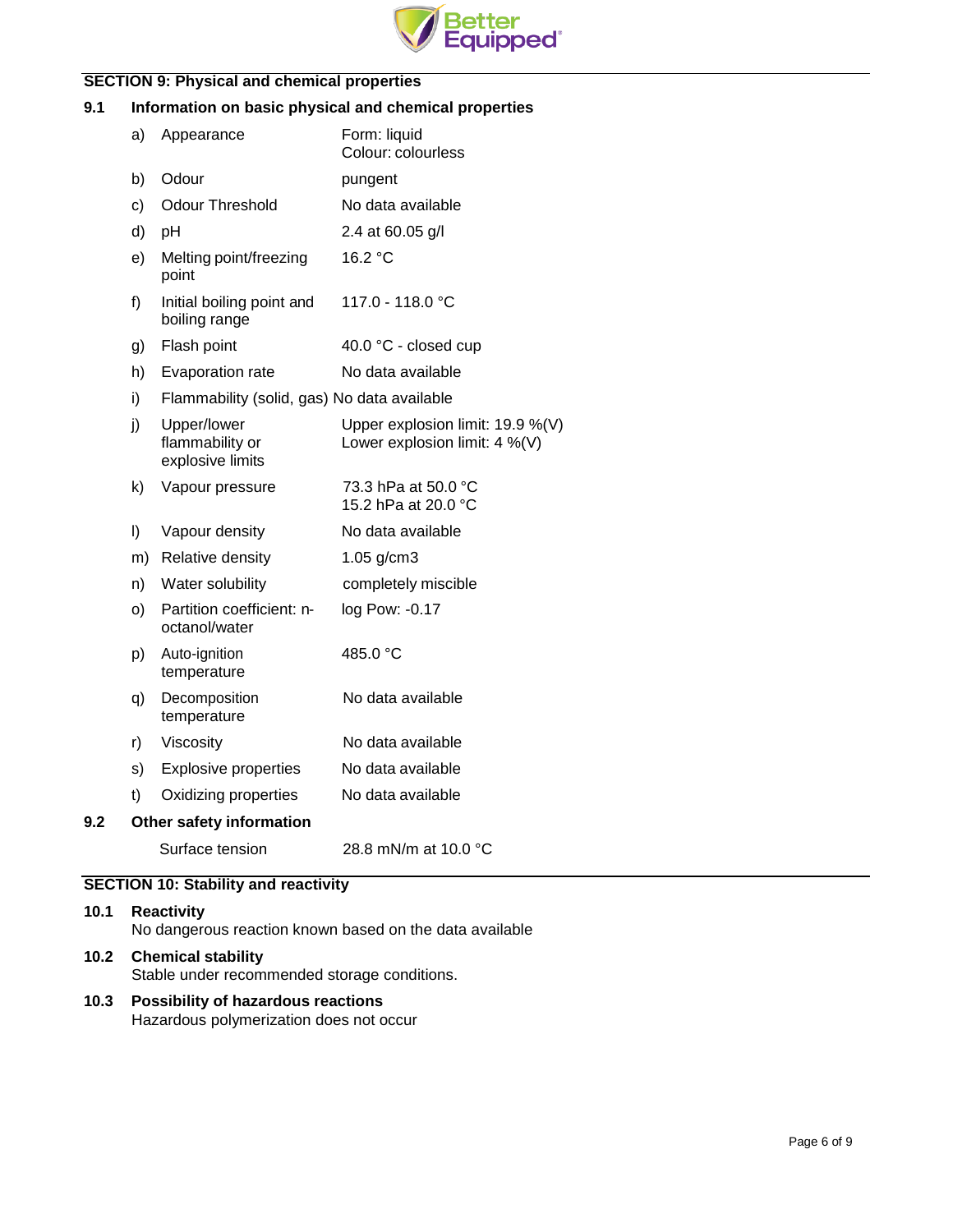

# **10.4 Conditions to avoid**

Heat, flames and sparks.

# **10.5 Incompatible materials**

Oxidizing agents, Soluble carbonates and phosphates, Hydroxides, Metals, Peroxides, permanganates, e.g. potassium permanganate, Amines, Alcohols, Nitric acid

# **10.6 Hazardous decomposition products**

Hazardous decomposition products formed under fire conditions. - Carbon oxides In the event of fire: see section 5

## **SECTION 11: Toxicological information**

## **11.1 Information on toxicological effects**

# **Acute toxicity**

LD50 Oral - Rat - 3,310 mg/kg

LC50 Inhalation - Mouse - 1 h - 5620 ppm Remarks: Sense Organs and Special Senses (Nose, Eye, Ear, and Taste):Eye:Conjunctive irritation. Sense Organs and Special Senses (Nose, Eye, Ear, and Taste):Eye:Other. Blood:Other changes.

LC50 Inhalation - Rat - 4 h - 11.4 mg/l

LD50 Dermal - Rabbit - 1,112 mg/kg

## **Skin corrosion/irritation**

Skin - Rabbit Result: Causes severe burns.

## **Serious eye damage/eye irritation**

Eyes - Rabbit Result: Corrosive to eyes

# **Respiratory or skin sensitisation**

No data available

#### **Germ cell mutagenicity**

No data available

## **Carcinogenicity**

IARC: No component of this product present at levels greater than or equal to 0.1% is identified as probable, possible or confirmed human carcinogen by IARC.

## **Reproductive toxicity**

No data available

**Specific target organ toxicity - single exposure** No data available

**Specific target organ toxicity - repeated exposure** No data available

# **Aspiration hazard**

No data available

#### **Additional Information**

RTECS: Not available

Material is extremely destructive to tissue of the mucous membranes and upper respiratory tract, eyes, and skin., spasm, inflammation and edema of the larynx, spasm, inflammation and edema of the bronchi, pneumonitis, pulmonary edema, burning sensation, Cough, wheezing, laryngitis, Shortness of breath, Headache, Nausea, Vomiting, Ingestion or inhalation of concentrated acetic acid causes damage to tissues of the respiratory and digestive tracts. Symptoms include: hematemesis, bloody diarrhea, edema and/or perforation of the esophagus and pylorus, pancreatitis, hematuria, anuria, uremia, albuminuria, hemolysis, convulsions, bronchitis, pulmonary edema, pneumonia, cardiovascular collapse, shock, and death. Direct contact or exposure to high concentrations of vapor with skin or eyes can cause: erythema, blisters, tissue destruction with slow healing, skin blackening, hyperkeratosis, fissures, corneal erosion,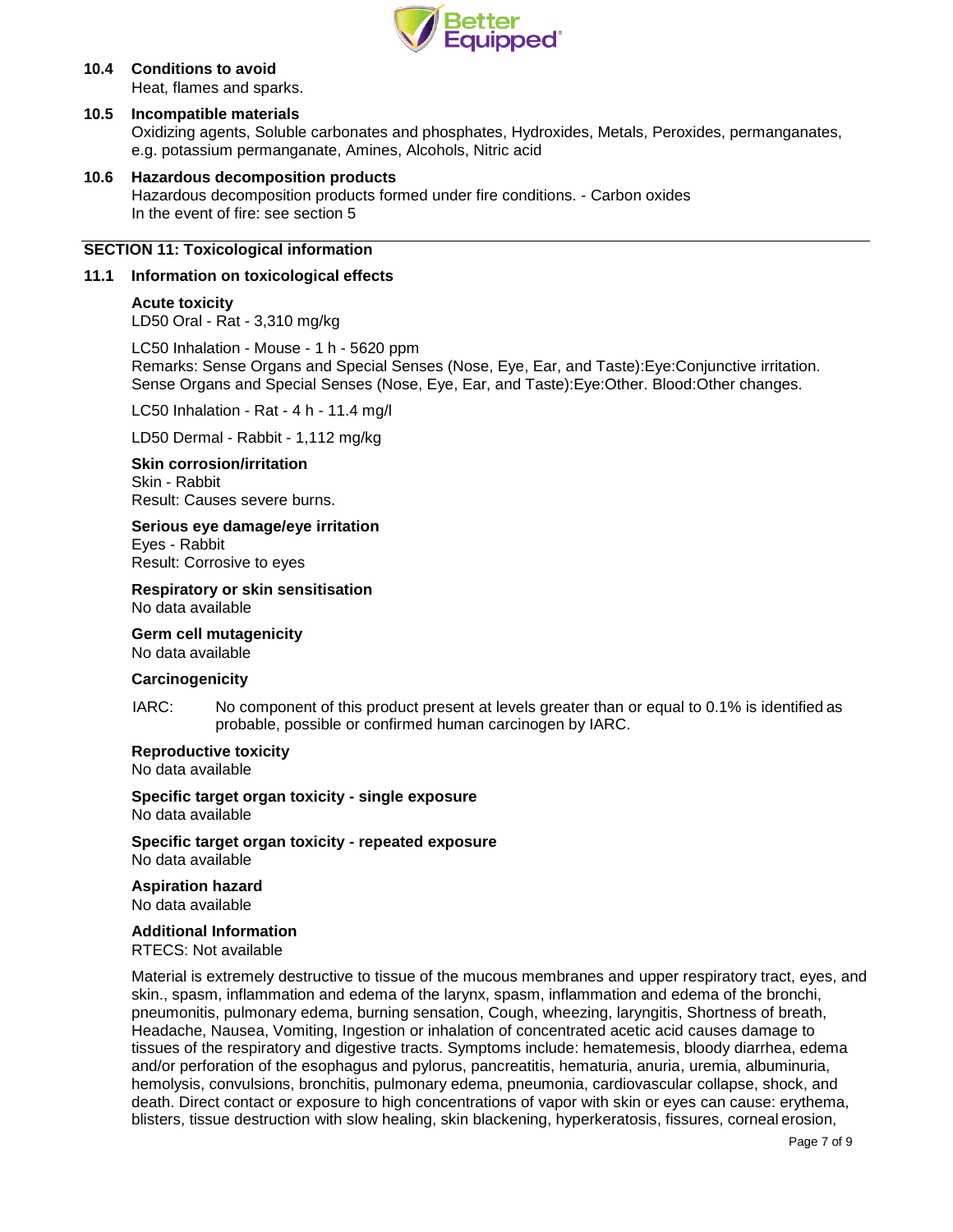

opacification, iritis, conjunctivitis, and possible blindness., To the best of our knowledge, the chemical, physical, and toxicological properties have not been thoroughly investigated.

# **SECTION 12: Ecological information**

# **12.1 Toxicity**

|                                                                                                                                                                                    | Toxicity to fish                                          | semi-static test LC50 - Oncorhynchus mykiss (rainbow trout) - > 1,000 mg/l -<br>96 h<br>(OECD Test Guideline 203) |
|------------------------------------------------------------------------------------------------------------------------------------------------------------------------------------|-----------------------------------------------------------|-------------------------------------------------------------------------------------------------------------------|
|                                                                                                                                                                                    | Toxicity to daphnia and<br>other aquatic<br>invertebrates | EC50 - Daphnia magna (Water flea) - > 300.82 mg/l - 48 h<br>(OECD Test Guideline 202)                             |
| 12.2<br><b>Persistence and degradability</b><br>Biodegradability<br>aerobic - Exposure time 30 d<br>Result: 99 % - Readily biodegradable.<br>Remarks: Expected to be biodegradable |                                                           |                                                                                                                   |

Biochemical Oxygen Demand (BOD) 880 mg/g

- **12.3 Bioaccumulative potential** No data available
- **12.4 Mobility in soil** No data available

## **12.5 Results of PBT and vPvB assessment**

This substance/mixture contains no components considered to be either persistent, bioaccumulative and toxic (PBT), or very persistent and very bioaccumulative (vPvB) at levels of 0.1% or higher.

## **12.6 Other adverse effects**

Additional ecological information No data available

### **SECTION 13: Disposal considerations**

## **13.1 Waste treatment methods**

#### **Product**

Offer surplus and non-recyclable solutions to a licensed disposal company. Waste material must be disposed of in accordance with the Directive on waste 2008/98/EC as well as other national and local regulations. Leave chemicals in original containers. No mixing with other waste. Handle uncleaned containers like the product itself. Unused product may be returned and reused, in addition to disposal.

# **Contaminated packaging**

Dispose of as unused product.

|      | <b>SECTION 14: Transport information</b> |                                                          |       |                   |  |
|------|------------------------------------------|----------------------------------------------------------|-------|-------------------|--|
| 14.1 | UN number<br>ADR/RID: 2789               |                                                          | IMDG: | <b>IATA: 2789</b> |  |
| 14.2 | IMDG:                                    | UN proper shipping name<br>ADR/RID: ACETIC ACID, GLACIAL |       |                   |  |
|      | IATA:                                    | Acetic acid, glacial                                     |       |                   |  |
| 14.3 | ADR/RID: 8 (3)                           | <b>Transport hazard class(es)</b>                        | IMDG: | IATA: 8(3)        |  |
| 14.4 | Packaging group<br><b>ADR/RID: II</b>    |                                                          | IMDG: | IATA: II          |  |